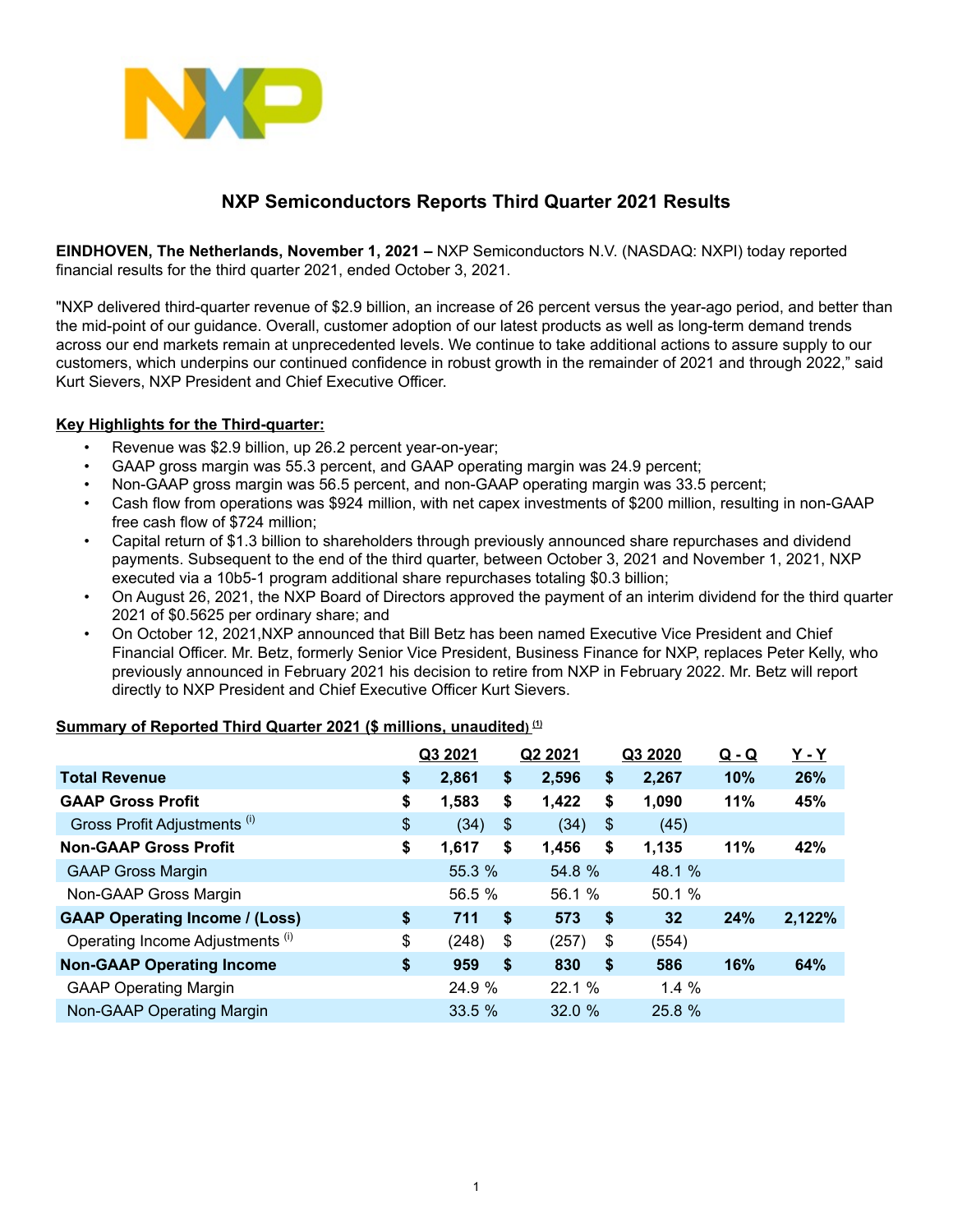## **Additional information**

|                              | Q3 2021          | Q2 2021    | Q3 2020 | $Q - Q$ | <u>Y - Y</u> |
|------------------------------|------------------|------------|---------|---------|--------------|
| Automotive                   | \$<br>$1,455$ \$ | $1,262$ \$ | 964     | 15%     | 51%          |
| Industrial & IoT             | \$<br>607 \$     | 571 \$     | 514     | 6%      | 18%          |
| <b>Mobile</b>                | \$<br>345 $$$    | $347$ \$   | 337     | $-1%$   | 2%           |
| Comm. Infra. & Other         | \$<br>454 \$     | 416 \$     | 452     | 9%      | $-\%$        |
| <b>DIO</b>                   | 85               | 88         | 84      |         |              |
| <b>DPO</b>                   | 83               | 92         | 55      |         |              |
| <b>DSO</b>                   | 31               | 35         | 30      |         |              |
| <b>Cash Conversion Cycle</b> | 33               | 31         | 59      |         |              |
| Channel Inventory (months)   | 1.6              | 1.6        | 2.4     |         |              |
| Financial Leverage (ii)      | 1.9x             | 1.9x       | 2.1x    |         |              |

# **1. Additional Information for the Third Quarter 2021:**

- i. For an explanation of GAAP to non-GAAP adjustments, please see "Non-GAAP Financial Measures".
- ii. Financial leverage is defined as net debt divided by trailing twelve months adjusted EBITDA.
- During the third quarter of 2021, NXP repurchased 5.8 million shares for a total cost of \$1,157 million and paid cash dividends of \$152 million.
- Weighted average number of diluted shares for the three-month period ended October 3, 2021 was 271.4 million.
- Net cash paid for income taxes related to on-going operations was \$86 million. Net cash paid for income taxes not related to on-going operations resulted in additional cash payments of \$3 million.

|                                |         |             |         | <b>Guidance Range</b> |         |            |         |
|--------------------------------|---------|-------------|---------|-----------------------|---------|------------|---------|
|                                |         | <b>GAAP</b> |         | <b>Reconciliation</b> |         | non-GAAP   |         |
|                                | Low     | Mid         | High    |                       | Low     | Mid        | High    |
| <b>Total Revenue</b>           | \$2,925 | \$3,000     | \$3,075 |                       | \$2,925 | \$3,000    | \$3,075 |
| $Q-Q$                          | 2%      | 5%          | 7%      |                       | 2%      | 5%         | 7%      |
| $Y-Y$                          | 17%     | 20%         | 23%     |                       | 17%     | <b>20%</b> | 23%     |
| <b>Gross Profit</b>            | \$1,602 | \$1,660     | \$1,717 | \$(35)                | \$1,637 | \$1,695    | \$1,752 |
| <b>Gross Margin</b>            | 54.8%   | 55.3%       | 55.8%   |                       | 56.0%   | 56.5%      | 57.0%   |
| <b>Operating Income (loss)</b> | \$710   | \$758       | \$805   | \$(257)               | \$967   | \$1,015    | \$1,062 |
| <b>Operating Margin</b>        | 24.3%   | 25.3%       | 26.2%   |                       | 33.1%   | 33.8%      | 34.5%   |
| Financial Income (expense)     | \$(97)  | \$(97)      | \$(97)  | \$(3)                 | \$(94)  | \$(94)     | \$(94)  |

# **Guidance for the Fourth Quarter 2021: (\$ millions) (1)**

### **Note (1) Additional Information:**

1. GAAP Gross Profit is expected to include Purchase Price Accounting ("PPA") effects, \$(18) million; Stock Based Compensation, \$(11) million; Other Incidentals, \$(6) million;

2. GAAP Operating Income (loss) is expected to include PPA effects, \$(156) million; Stock Based Compensation, \$(88) million; Restructuring and Other Incidentals, \$(13) million;

3. GAAP Financial Income (expense) is expected to include Other financial expense \$(3) million;

4. Net cash paid for income taxes related to on-going operations is expected to be approximately \$(100) million;

5. Non-controlling interest is expected to be approximately \$(9) million;

6. Weighted average diluted share count is expected to be approximately 270 million.

NXP has based the guidance included in this release on judgments and estimates that management believes are reasonable given its assessment of historical trends and other information reasonably available as of the date of this release. Please note, the guidance included in this release consists of predictions only, and is subject to a wide range of known and unknown risks and uncertainties, many of which are beyond NXP's control. The guidance included in this release should not be regarded as representations by NXP that the estimated results will be achieved. Actual results may vary materially from the guidance we provide today. In relation to the use of non-GAAP financial information see the note regarding "Non-GAAP Financial Measures" below. For the factors, risks, and uncertainties to which judgments, estimates and forward-looking statements generally are subject see the note regarding "Forward-looking Statements." We undertake no obligation to publicly update or revise any forward-looking statements, including the guidance set forth herein, to reflect future events or circumstances*.*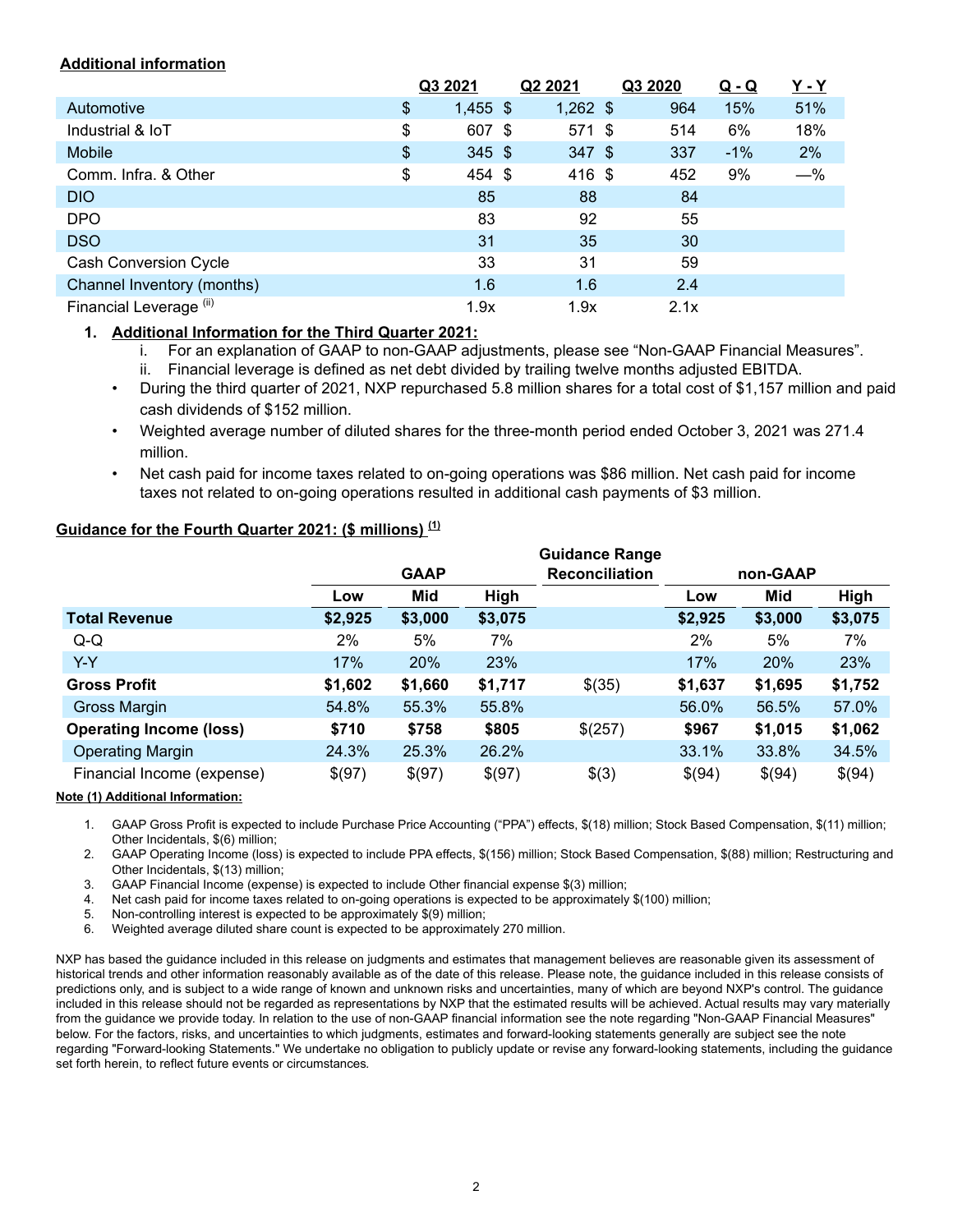#### **Non-GAAP Financial Measures**

In managing NXP's business on a consolidated basis, management develops an annual operating plan, which is approved by our Board of Directors, using non-GAAP financial measures. In measuring performance against this plan, management considers the actual or potential impacts on these non-GAAP financial measures from actions taken to reduce costs with the goal of increasing our gross margin and operating margin and when assessing appropriate levels of research and development efforts. In addition, management relies upon these non-GAAP financial measures when making decisions about product spending, administrative budgets, and other operating expenses. We believe that these non-GAAP financial measures, when coupled with the GAAP results and the reconciliations to corresponding GAAP financial measures, provide a more complete understanding of the Company's results of operations and the factors and trends affecting NXP's business. We believe that they enable investors to perform additional comparisons of our operating results, to assess our liquidity and capital position and to analyze financial performance excluding the effect of expenses unrelated to operations, certain non-cash expenses and share-based compensation expense, which may obscure trends in NXP's underlying performance. This information also enables investors to compare financial results between periods where certain items may vary independent of business performance, and allow for greater transparency with respect to key metrics used by management.

These non-GAAP financial measures are provided in addition to, and not as a substitute for, or superior to, measures of financial performance prepared in accordance with GAAP. The presentation of these and other similar items in NXP's non-GAAP financial results should not be interpreted as implying that these items are non-recurring, infrequent, or unusual. Reconciliations of these non-GAAP measures to the most comparable measures calculated in accordance with GAAP are provided in the financial statements portion of this release in a schedule entitled "Financial Reconciliation of GAAP to non-GAAP Results (unaudited)." Please refer to the NXP Historic Financial Model file found on the Financial Information page of the Investor Relations section of our website at https://investors.nxp.com for additional information related to our rationale for using these non-GAAP financial measures, as well as the impact of these measures on the presentation of NXP's operations.

In addition to providing financial information on a basis consistent with U.S. generally accepted accounting principles ("GAAP"), NXP also provides the following selected financial measures on a non-GAAP basis: (i) Gross profit, (ii) Gross margin, (iii) Research and development, (iv) Selling, general and administrative, (v) Amortization of acquisition-related intangible assets, (vi) Other income, (vii) Operating income (loss), (viii) Operating margin, (ix) Financial Income (expense), (x) adjusted net income, adjusted EBITDA and trailing 12 month adjusted EBITDA, and (xi) free cash flow and free cash flow as a percent of Revenue. The non-GAAP information excludes the amortization of acquisition related intangible assets, the purchase accounting effect on inventory and property, plant and equipment, merger related costs (including integration costs), certain items related to divestitures, share-based compensation expense, restructuring and asset impairment charges, non-cash interest expense on convertible notes, extinguishment of debt, and foreign exchange gains and losses.

#### **Conference Call and Webcast Information**

The company will host a conference call with the financial community on Tuesday, November 2, 2021 at 8:00 a.m. U.S. Eastern Daylight Time (EDT) to review the third quarter 2021 results in detail. Interested parties may join the scheduled conference call by dialing the following numbers:

Within the U.S.: 1 - 888 - 603 - 7644 Outside the U.S.: 1 - 484 - 747 - 6631 Participant Passcode: 2663054

The call will be webcast and can be accessed from the NXP Investor Relations website https://investors.nxp.com. A replay of the call will be available on the NXP Investor Relations website within 24 hours of the actual call.

#### **About NXP Semiconductors**

NXP Semiconductors N.V. (NASDAQ: NXPI) enables secure connections for a smarter world, advancing solutions that make lives easier, better, and safer. As the world leader in secure connectivity solutions for embedded applications, NXP is driving innovation in the automotive, industrial & IoT, mobile, and communication infrastructure markets. Built on more than 60 years of combined experience and expertise, the company has approximately 29,000 employees in more than 30 countries and posted revenue of \$8.61 billion in 2020. Find out more at www.nxp.com.

#### **Forward-looking Statements**

This document includes forward-looking statements which include statements regarding NXP's business strategy, financial condition, results of operations, and market data, as well as any other statements which are not historical facts. By their nature, forward-looking statements are subject to numerous factors, risks and uncertainties that could cause actual outcomes and results to be materially different from those projected. These factors, risks and uncertainties include the following: the duration and spread of the COVID-19 outbreak, its severity, the actions to contain the virus or treat its impact, and how quickly and to what extent normal economic and operating conditions can resume; market demand and semiconductor industry conditions; the ability to successfully introduce new technologies and products; the demand for the goods into which NXP's products are incorporated; trade disputes between the U.S. and China, potential increase of barriers to international trade and resulting disruptions to NXP's established supply chains; the ability to generate sufficient cash, raise sufficient capital or refinance corporate debt at or before maturity to meet both NXP's debt service and research and development and capital investment requirements; the ability to accurately estimate demand and match manufacturing production capacity accordingly or obtain supplies from third-party producers; the potential impact of the outbreak of COVID-19 on NXP's business, operations, results of operations, financial condition, workforce or the operations or decisions of customers, suppliers or business customers; the access to production capacity from third-party outsourcing partners and any events that might affect their business or NXP's relationship with them including the outbreak of COVID-19 or the requirements to suspend activities with customers or suppliers because of changing import and export regulations; the ability to secure adequate and timely supply of equipment and materials from suppliers; the ability to avoid operational problems and product defects and, if such issues were to arise, to correct them quickly; the ability to form strategic partnerships and joint ventures and to successfully cooperate with alliance partners; the ability to win competitive bid selection processes; the ability to develop products for use in customers' equipment and products; the ability to successfully hire and retain key management and senior product engineers; and, the ability to maintain good relationships with NXP's suppliers. In addition, this document contains information concerning the semiconductor industry and NXP's market and business segments generally, which is forward-looking in nature and is based on a variety of assumptions regarding the ways in which the semiconductor industry and NXP's market and business segments may develop. NXP has based these assumptions on information currently available, if any one or more of these assumptions turn out to be incorrect, actual results may differ from those predicted. While NXP does not know what impact any such differences may have on its business, if there are such differences, its future results of operations and its financial condition could be materially adversely affected. There can be no assurances that a pandemic, epidemic or outbreak of a contagious diseases, such as COVID-19, will not have a material and adverse impact on our business,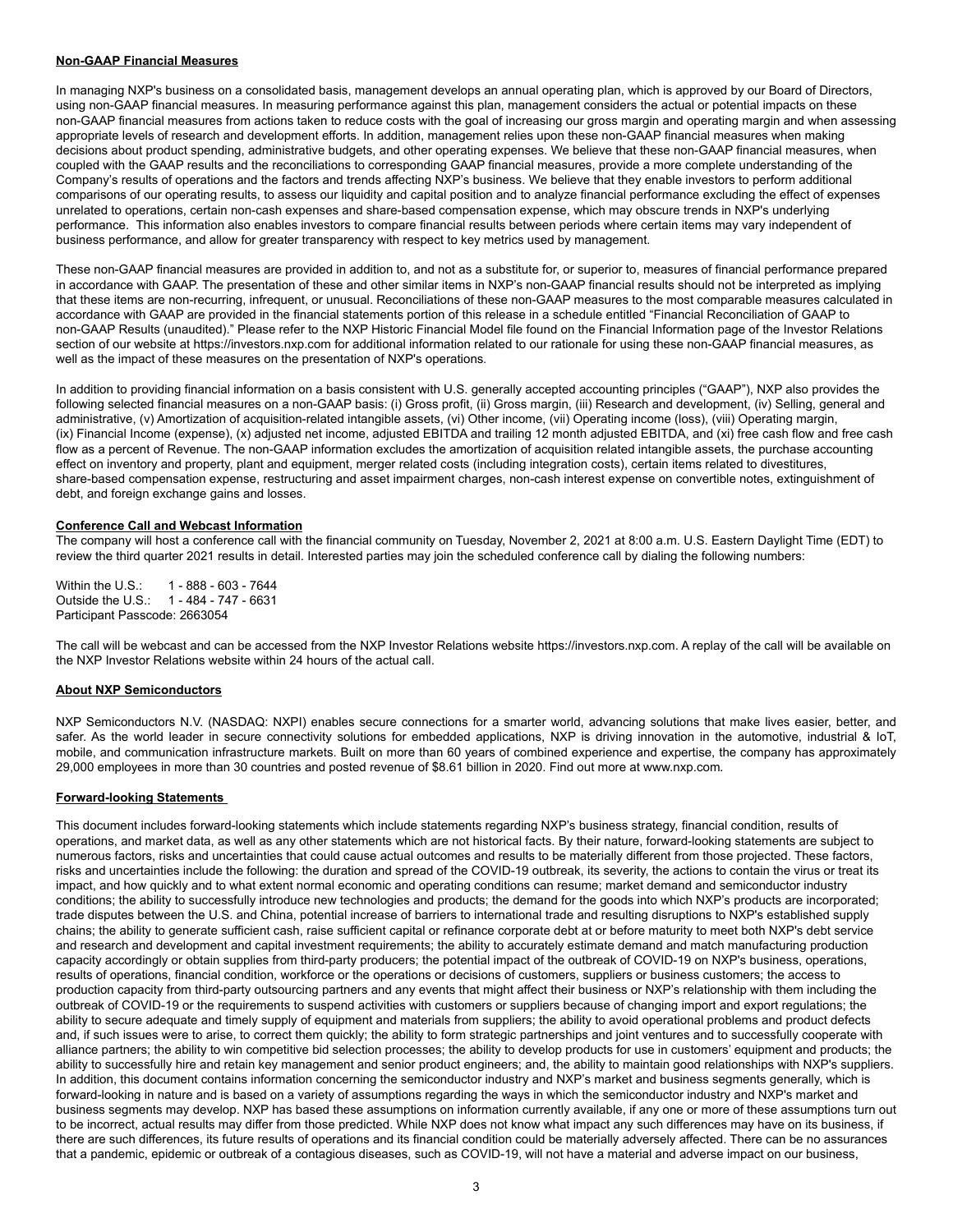operating results and financial condition in the future. Readers are cautioned not to place undue reliance on these forward-looking statements, which speak to results only as of the date the statements were made. Except for any ongoing obligation to disclose material information as required by the United States federal securities laws, NXP does not have any intention or obligation to publicly update or revise any forward-looking statements after we distribute this document, whether to reflect any future events or circumstances or otherwise. For a discussion of potential risks and uncertainties, please refer to the risk factors listed in our SEC filings. Copies of our SEC filings are available on our Investor Relations website, www.nxp.com/investor or from the SEC website, www.sec.gov.

#### **For further information, please contact:**

**Investors: Media:**

Jeff Palmer **Jacey Zuniga** Jacey Zuniga Jacey Zuniga Jacey Zuniga Jacey Zuniga Jacey Zuniga Jacey Zuniga Jacey Zuniga Jacey Zuniga Jacey Zuniga Jacey Zuniga Jacey Zuniga Jacey Zuniga Jacey Zuniga Jacey Zuniga Jacey Zuniga +1 408 518 5411

jeff.palmer@nxp.com jacey.zuniga@nxp.com

NXP-CORP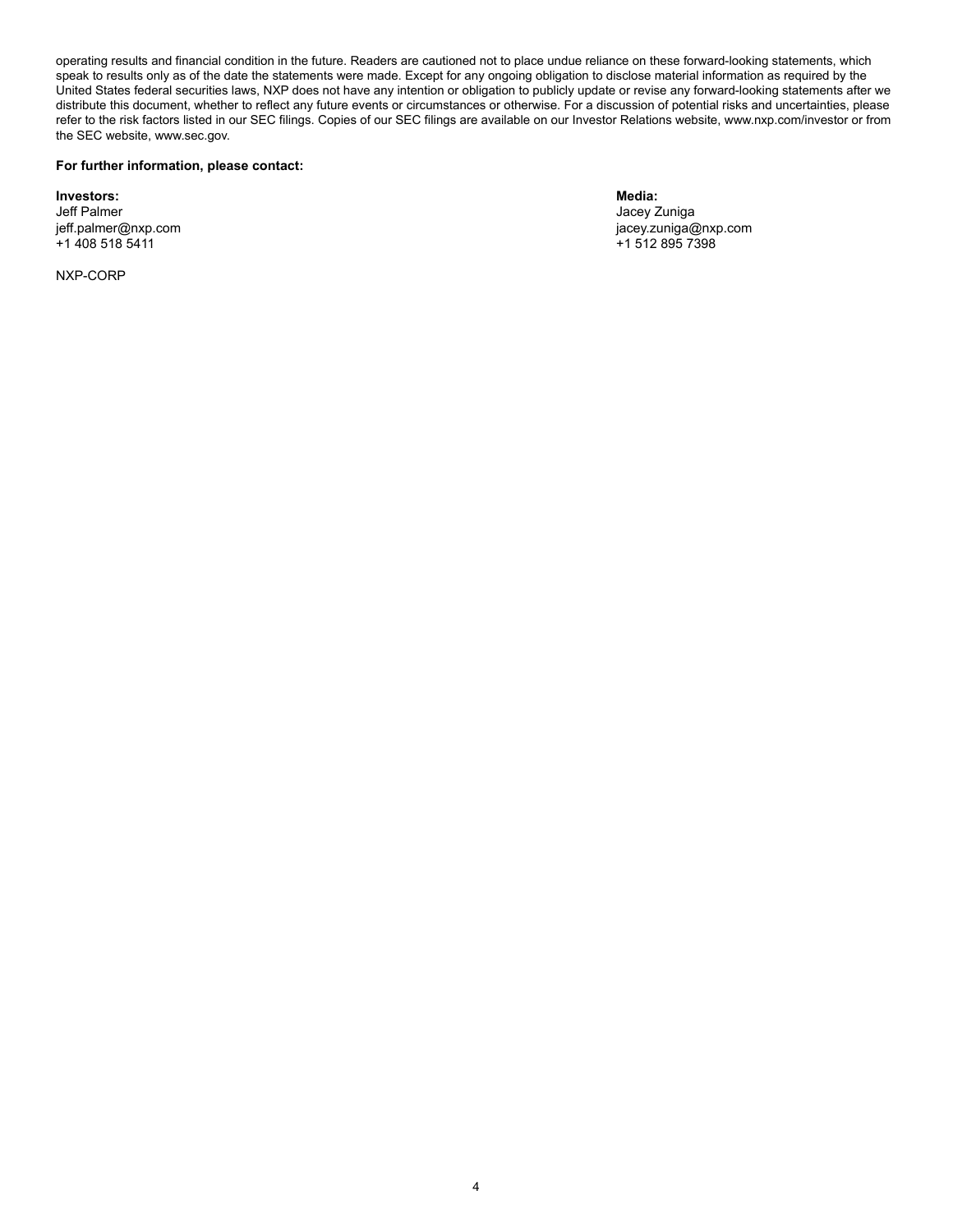# **Table 1: Condensed consolidated statement of operations (unaudited)**

| (\$ in millions except share data)                                                              | Three months ended     |                     |                         |  |  |  |  |  |  |
|-------------------------------------------------------------------------------------------------|------------------------|---------------------|-------------------------|--|--|--|--|--|--|
|                                                                                                 | <b>October 3, 2021</b> | <b>July 4, 2021</b> | September 27,<br>2020   |  |  |  |  |  |  |
| <b>Revenue</b>                                                                                  | \$<br>2,861            | \$<br>2,596         | <b>S</b><br>2,267       |  |  |  |  |  |  |
| Cost of revenue                                                                                 | (1,278)                | (1, 174)            | (1, 177)                |  |  |  |  |  |  |
| <b>Gross profit</b>                                                                             | 1,583                  | 1,422               | 1,090                   |  |  |  |  |  |  |
| Research and development                                                                        | (492)                  | (476)               | (438)                   |  |  |  |  |  |  |
| Selling, general and administrative                                                             | (243)                  | (234)               | (203)                   |  |  |  |  |  |  |
| Amortization of acquisition-related intangible assets                                           | (137)                  | (139)               | (418)                   |  |  |  |  |  |  |
| <b>Total operating expenses</b>                                                                 | (872)                  | (849)               | (1,059)                 |  |  |  |  |  |  |
| Other income (expense)                                                                          |                        |                     | $\mathbf{1}$            |  |  |  |  |  |  |
| <b>Operating income (loss)</b>                                                                  | 711                    | 573                 | 32                      |  |  |  |  |  |  |
| Financial income (expense):                                                                     |                        |                     |                         |  |  |  |  |  |  |
| Other financial income (expense)                                                                | (93)                   | (100)               | (106)                   |  |  |  |  |  |  |
| Income (loss) before income taxes                                                               | 618                    | 473                 | (74)                    |  |  |  |  |  |  |
| Benefit (provision) for income taxes                                                            | (95)                   | (65)                | 57                      |  |  |  |  |  |  |
| Results relating to equity-accounted investees                                                  | 3                      | (2)                 | (1)                     |  |  |  |  |  |  |
| Net income (loss)                                                                               | 526                    | 406                 | (18)                    |  |  |  |  |  |  |
| Less: Net income (loss) attributable to non-controlling interests                               | $\overline{7}$         | 9                   | $\overline{4}$          |  |  |  |  |  |  |
| Net income (loss) attributable to stockholders                                                  | 519                    | 397                 | (22)                    |  |  |  |  |  |  |
|                                                                                                 |                        |                     |                         |  |  |  |  |  |  |
| Earnings per share data:                                                                        |                        |                     |                         |  |  |  |  |  |  |
| Net income (loss) per common share attributable to stockholders in \$                           |                        |                     |                         |  |  |  |  |  |  |
| <b>Basic</b>                                                                                    | \$<br>1.95             | $\mathbf S$<br>1.46 | <sup>\$</sup><br>(0.08) |  |  |  |  |  |  |
| Diluted                                                                                         | \$<br>1.91             | $\mathbf S$<br>1.42 | $\mathbb{S}$<br>(0.08)  |  |  |  |  |  |  |
|                                                                                                 |                        |                     |                         |  |  |  |  |  |  |
| Weighted average number of shares of common stock outstanding during the period (in thousands): |                        |                     |                         |  |  |  |  |  |  |
| <b>Basic</b>                                                                                    | 266,557                | 272,686             | 279,467                 |  |  |  |  |  |  |
| Diluted                                                                                         | 271,359                | 278,735             | 279,467                 |  |  |  |  |  |  |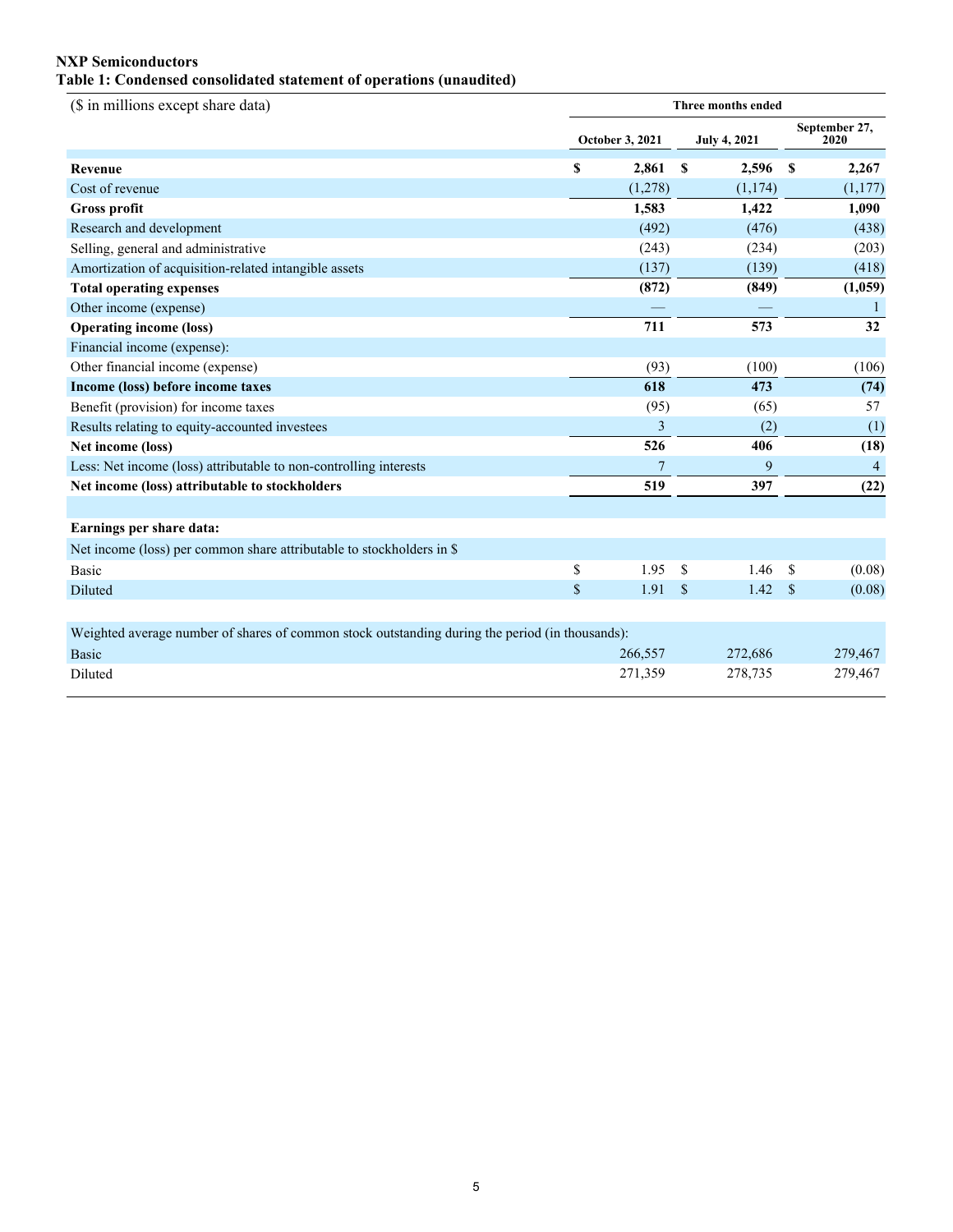**Table 2: Condensed consolidated balance sheet (unaudited)**

| (\$ in millions)                     | As of           |                     |                       |  |  |
|--------------------------------------|-----------------|---------------------|-----------------------|--|--|
|                                      | October 3, 2021 | <b>July 4, 2021</b> | September 27,<br>2020 |  |  |
| <b>ASSETS</b>                        |                 |                     |                       |  |  |
| <b>Current assets:</b>               |                 |                     |                       |  |  |
| Cash and cash equivalents            | \$<br>2,303     | \$<br>2,910         | \$<br>3,566           |  |  |
| Accounts receivable, net             | 979             | 991                 | 755                   |  |  |
| Inventories, net                     | 1,173           | 1,116               | 1,064                 |  |  |
| Other current assets                 | 266             | 274                 | 219                   |  |  |
| <b>Total current assets</b>          | 4,721           | 5,291               | 5,604                 |  |  |
| <b>Non-current assets:</b>           |                 |                     |                       |  |  |
| Other non-current assets             | 1,070           | 1,094               | 924                   |  |  |
| Property, plant and equipment, net   | 2,510           | 2,375               | 2,255                 |  |  |
| Identified intangible assets, net    | 1,741           | 1,891               | 2,380                 |  |  |
| Goodwill                             | 9,968           | 9,971               | 9,959                 |  |  |
| <b>Total non-current assets</b>      | 15,289          | 15,331              | 15,518                |  |  |
| <b>Total assets</b>                  | 20,010          | 20,622              | 21,122                |  |  |
| <b>LIABILITIES AND EQUITY</b>        |                 |                     |                       |  |  |
| <b>Current liabilities:</b>          |                 |                     |                       |  |  |
| Accounts payable                     | 1,140           | 1,167               | 697                   |  |  |
| Restructuring liabilities-current    | 30              | 36                  | 25                    |  |  |
| Other current liabilities            | 1,269           | 1,133               | 940                   |  |  |
| Short-term debt                      | 999             |                     | 1,749                 |  |  |
| <b>Total current liabilities</b>     | 3,438           | 2,336               | 3,411                 |  |  |
| <b>Non-current liabilities:</b>      |                 |                     |                       |  |  |
| Long-term debt                       | 8,594           | 9,591               | 7,607                 |  |  |
| Restructuring liabilities            | 13              | 12                  | 15                    |  |  |
| Deferred tax liabilities             | 84              | 90                  | 136                   |  |  |
| Other non-current liabilities        | 909             | 924                 | 880                   |  |  |
| <b>Total non-current liabilities</b> | 9,600           | 10,617              | 8,638                 |  |  |
| Non-controlling interests            | 234             | 227                 | 197                   |  |  |
| Stockholders' equity                 | 6,738           | 7,442               | 8,876                 |  |  |
| <b>Total equity</b>                  | 6,972           | 7,669               | 9,073                 |  |  |
| <b>Total liabilities and equity</b>  | 20.010          | 20.622              | 21,122                |  |  |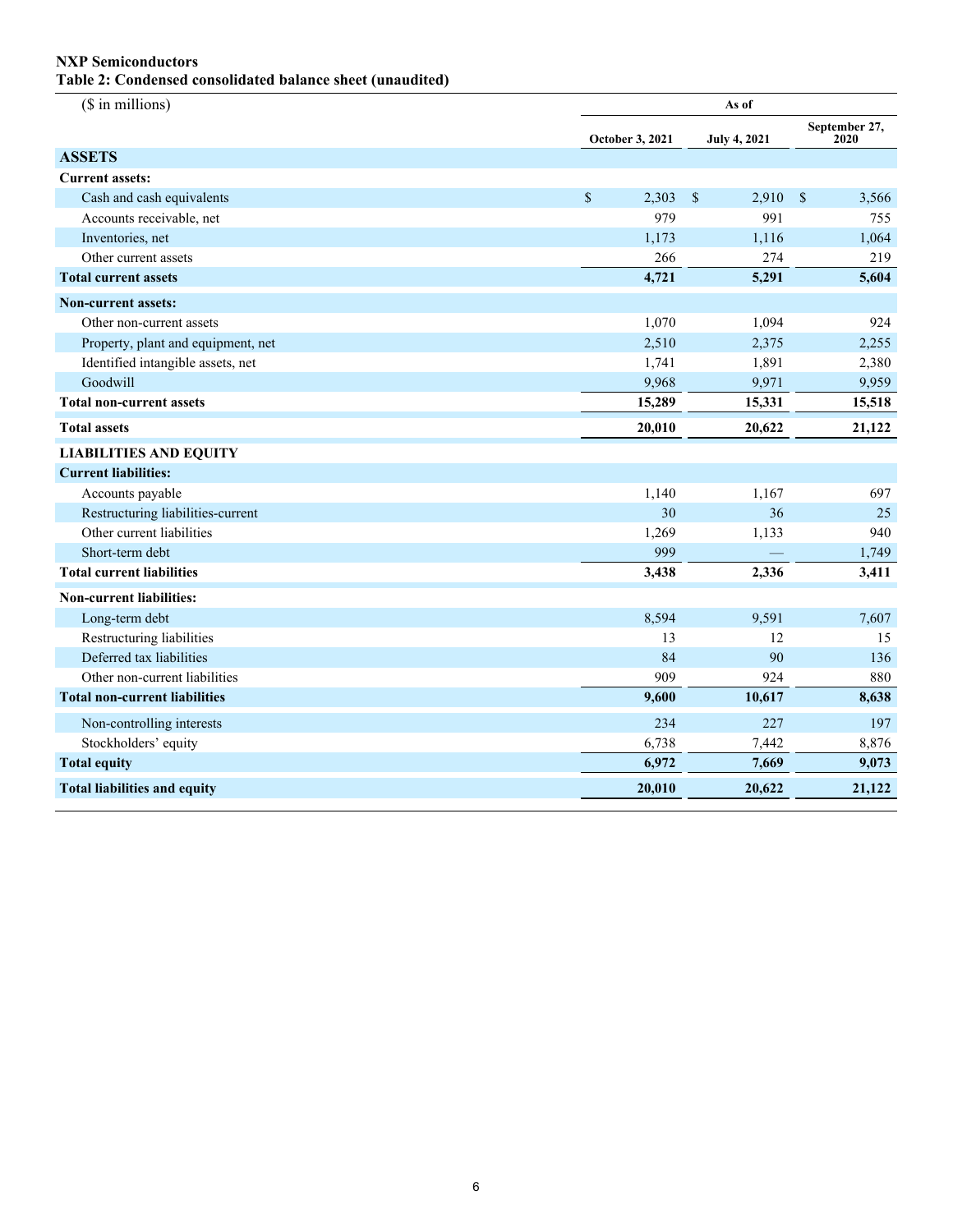# **Table 3: Condensed consolidated statement of cash flows (unaudited)**

| (\$ in millions)                                                                                    | Three months ended       |                     |                          |  |  |  |  |  |
|-----------------------------------------------------------------------------------------------------|--------------------------|---------------------|--------------------------|--|--|--|--|--|
|                                                                                                     | October 3, 2021          | <b>July 4, 2021</b> | September 27,<br>2020    |  |  |  |  |  |
| Cash flows from operating activities:<br>Net income (loss)                                          | \$<br>526                | \$<br>406           | \$<br>(18)               |  |  |  |  |  |
|                                                                                                     |                          |                     |                          |  |  |  |  |  |
| Adjustments to reconcile net income (loss) to net cash provided by (used for) operating activities: |                          |                     |                          |  |  |  |  |  |
| Depreciation and amortization                                                                       | 306                      | 305                 | 589                      |  |  |  |  |  |
| Stock-based compensation                                                                            | 81                       | 93                  | 83                       |  |  |  |  |  |
| Amortization of discount (premium) on debt, net                                                     | —                        | 1                   |                          |  |  |  |  |  |
| Amortization of debt issuance costs                                                                 | $\overline{2}$           | $\mathbf{1}$        | $\mathfrak{Z}$           |  |  |  |  |  |
| Net (gain) loss on sale of assets                                                                   |                          |                     | (1)                      |  |  |  |  |  |
| Results relating to equity-accounted investees                                                      | (3)                      | 2                   | $\mathbf{1}$             |  |  |  |  |  |
| (Gain) loss on equity securities, net                                                               | (4)                      | 5                   |                          |  |  |  |  |  |
| Deferred tax expense (benefit)                                                                      | (6)                      |                     | (118)                    |  |  |  |  |  |
| Changes in operating assets and liabilities:                                                        |                          |                     |                          |  |  |  |  |  |
| (Increase) decrease in receivables and other current assets                                         | 16                       | (135)               | (252)                    |  |  |  |  |  |
| (Increase) decrease in inventories                                                                  | (57)                     | (60)                | 164                      |  |  |  |  |  |
| Increase (decrease) in accounts payable and other liabilities                                       | 118                      | 73                  | 82                       |  |  |  |  |  |
| (Increase) decrease in other non-current assets                                                     | (46)                     | (52)                | (9)                      |  |  |  |  |  |
| Exchange differences                                                                                | (3)                      | $\mathbf{1}$        | 5                        |  |  |  |  |  |
| Other items                                                                                         | (6)                      | (4)                 | (2)                      |  |  |  |  |  |
| Net cash provided by (used for) operating activities                                                | 924                      | 636                 | 527                      |  |  |  |  |  |
| Cash flows from investing activities:                                                               |                          |                     |                          |  |  |  |  |  |
| Purchase of identified intangible assets                                                            | (27)                     | (35)                | (22)                     |  |  |  |  |  |
| Capital expenditures on property, plant and equipment                                               | (201)                    | (150)               | (70)                     |  |  |  |  |  |
| Purchase of equipment leased to others                                                              | (14)                     |                     |                          |  |  |  |  |  |
| Insurance recoveries received for equipment damage                                                  | $\overline{7}$           |                     |                          |  |  |  |  |  |
| Proceeds from the disposals of property, plant and equipment                                        | 1                        |                     | $\overline{2}$           |  |  |  |  |  |
| Purchase of interests in businesses, net of cash acquired                                           | (16)                     | (1)                 | $\overline{\phantom{0}}$ |  |  |  |  |  |
| Purchase of investments                                                                             | $\overline{\phantom{0}}$ | (4)                 | (15)                     |  |  |  |  |  |
| Proceeds from return of equity investments                                                          | $\overline{2}$           | $\mathbf{1}$        |                          |  |  |  |  |  |
| Net cash provided by (used for) investing activities                                                | (248)                    | (189)               | (105)                    |  |  |  |  |  |
| Cash flows from financing activities:                                                               |                          |                     |                          |  |  |  |  |  |
| Proceeds from the issuance of long-term debt                                                        |                          | 2,000               |                          |  |  |  |  |  |
| Cash paid for debt issuance costs                                                                   |                          | (22)                |                          |  |  |  |  |  |
| Dividends paid to non-controlling interests                                                         |                          |                     | (34)                     |  |  |  |  |  |
| Dividends paid to common stockholders                                                               | (152)                    | (155)               | (105)                    |  |  |  |  |  |
| Proceeds from issuance of common stock through stock plans                                          | 29                       |                     | 27                       |  |  |  |  |  |
| Purchase of treasury shares and restricted stock unit withholdings                                  | (1,157)                  | (1,203)             | (12)                     |  |  |  |  |  |
| Other, net                                                                                          |                          | (1)                 | $\overline{\phantom{0}}$ |  |  |  |  |  |
| Net cash provided by (used for) financing activities                                                | (1,280)                  | 619                 | (124)                    |  |  |  |  |  |
| Effect of changes in exchange rates on cash positions                                               | (3)                      | $\overline{c}$      | $\overline{c}$           |  |  |  |  |  |
| Increase (decrease) in cash and cash equivalents                                                    | (607)                    | 1,068               | 300                      |  |  |  |  |  |
| Cash and cash equivalents at beginning of period                                                    | 2,910                    | 1,842               | 3,266                    |  |  |  |  |  |
| Cash and cash equivalents at end of period                                                          | 2,303                    | 2,910               | 3,566                    |  |  |  |  |  |
|                                                                                                     |                          |                     |                          |  |  |  |  |  |
| Net cash paid during the period for:                                                                |                          |                     |                          |  |  |  |  |  |
| Interest                                                                                            | 56                       | 104                 | 54                       |  |  |  |  |  |
| Income taxes, net of refunds                                                                        | 89                       | 121                 | 39                       |  |  |  |  |  |
| Net gain (loss) on sale of assets:                                                                  |                          |                     |                          |  |  |  |  |  |
| Cash proceeds from the sale of assets                                                               |                          |                     | 2                        |  |  |  |  |  |
| Book value of these assets                                                                          |                          |                     | (1)                      |  |  |  |  |  |
| Non-cash investing activities:                                                                      |                          |                     |                          |  |  |  |  |  |
| Non-cash capital expenditures                                                                       | 224                      | 167                 | 62                       |  |  |  |  |  |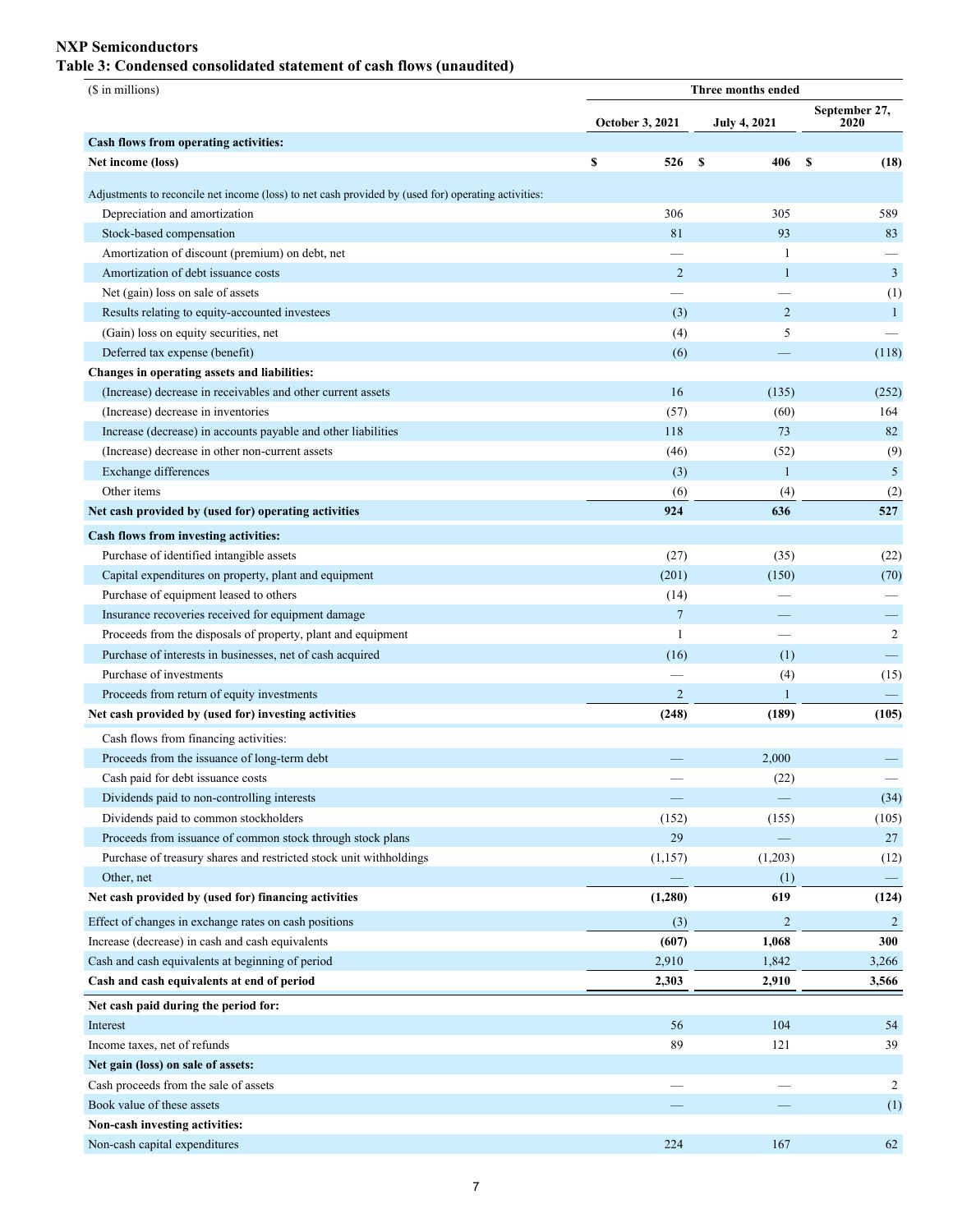# **Table 4: Financial Reconciliation of GAAP to non-GAAP Results (unaudited)**

| (\$ in millions)                                               | Three months ended          |                          |                           |                     |                           |              |  |  |  |
|----------------------------------------------------------------|-----------------------------|--------------------------|---------------------------|---------------------|---------------------------|--------------|--|--|--|
|                                                                |                             | October 3, 2021          |                           | <b>July 4, 2021</b> | September 27,<br>2020     |              |  |  |  |
| Revenue                                                        | $\boldsymbol{\mathsf{s}}$   | 2,861                    | $\pmb{\mathbb{S}}$        | 2,596               | \$                        | 2,267        |  |  |  |
| <b>GAAP Gross Profit</b>                                       | \$                          | 1,583                    | \$                        | 1,422               | \$                        | 1,090        |  |  |  |
| PPA Effects                                                    |                             | (20)                     |                           | (18)                |                           | (22)         |  |  |  |
| Restructuring                                                  |                             |                          |                           |                     |                           | (12)         |  |  |  |
| <b>Stock Based Compensation</b>                                |                             | (10)                     |                           | (12)                |                           | (11)         |  |  |  |
| Merger-related costs                                           |                             |                          |                           |                     |                           |              |  |  |  |
| Other incidentals                                              |                             | (4)                      |                           | (4)                 |                           |              |  |  |  |
| <b>Non-GAAP Gross Profit</b>                                   | $\mathbb S$                 | 1,617                    | \$                        | 1,456               | \$                        | 1,135        |  |  |  |
| <b>GAAP Gross margin</b>                                       |                             | 55.3 %                   |                           | 54.8 %              |                           | 48.1 %       |  |  |  |
| <b>Non-GAAP Gross margin</b>                                   |                             | 56.5 %                   |                           | 56.1 %              |                           | 50.1 %       |  |  |  |
| <b>GAAP</b> Research and development                           | $\$$                        | (492)                    | $\$$                      | (476)               | \$                        | (438)        |  |  |  |
| Restructuring                                                  |                             |                          |                           | (1)                 |                           | (7)          |  |  |  |
| Stock based compensation                                       |                             | (40)                     |                           | (41)                |                           | (39)         |  |  |  |
| Other incidentals                                              |                             | (2)                      |                           | 1                   |                           | (5)          |  |  |  |
| Non-GAAP Research and development                              | $\boldsymbol{\mathsf{S}}$   | (450)                    | $\$$                      | (435)               | $\$$                      | (387)        |  |  |  |
| GAAP Selling, general and administrative                       | $\overline{\mathbf{s}}$     | (243)                    | \$                        | (234)               | \$                        | (203)        |  |  |  |
| PPA effects                                                    |                             | (2)                      |                           | (2)                 |                           | (1)          |  |  |  |
| Restructuring                                                  |                             |                          |                           |                     |                           | (2)          |  |  |  |
| Stock based compensation                                       |                             | (31)                     |                           | (40)                |                           | (33)         |  |  |  |
| Merger-related costs                                           |                             |                          |                           |                     |                           | (1)          |  |  |  |
| Other incidentals                                              |                             | (3)                      |                           | (1)                 |                           | (3)          |  |  |  |
| Non-GAAP Selling, general and administrative                   | $\frac{1}{2}$               | (207)                    | \$                        | (191)               | \$                        | (163)        |  |  |  |
| GAAP amortization of acquisition-related intangible assets     | $\overline{\mathbf{s}}$     | (137)                    | $\$$                      | (139)               | $\$$                      | (418)        |  |  |  |
| PPA effects                                                    |                             | (137)                    |                           | (139)               |                           | (418)        |  |  |  |
| Non-GAAP amortization of acquisition-related intangible assets | $\frac{\text{S}}{\text{S}}$ |                          | $\$$                      |                     | \$                        |              |  |  |  |
| GAAP Other income (expense)                                    | $\overline{\mathbf{s}}$     | $\overline{\phantom{0}}$ | \$                        |                     | \$                        | $\mathbf{1}$ |  |  |  |
| Other incidentals                                              |                             | $\mathbf{1}$             |                           | —                   |                           |              |  |  |  |
| Non-GAAP Other income (expense)                                | $\overline{\mathbf{r}}$     | (1)                      | \$                        |                     | \$                        | 1            |  |  |  |
| <b>GAAP Operating income (loss)</b>                            | $\overline{\mathbf{s}}$     | 711                      | $\boldsymbol{\mathsf{s}}$ | 573                 | $\boldsymbol{\mathsf{s}}$ | 32           |  |  |  |
| PPA effects                                                    |                             | (159)                    |                           | (159)               |                           | (441)        |  |  |  |
| Restructuring                                                  |                             |                          |                           | (1)                 |                           | (21)         |  |  |  |
| Stock based compensation                                       |                             | (81)                     |                           | (93)                |                           | (83)         |  |  |  |
| Merger-related costs                                           |                             |                          |                           |                     |                           | (1)          |  |  |  |
| Other incidentals                                              |                             | (8)                      |                           | (4)                 |                           | (8)          |  |  |  |
| <b>Non-GAAP Operating income (loss)</b>                        | $\mathbb S$                 | 959                      | $\mathbb S$               | 830                 | $\mathbb S$               | 586          |  |  |  |
| <b>GAAP Operating margin</b>                                   |                             | 24.9 %                   |                           | 22.1 %              |                           | $1.4\%$      |  |  |  |
| <b>Non-GAAP Operating margin</b>                               |                             | 33.5 %                   |                           | 32.0 %              |                           | 25.8 %       |  |  |  |
| <b>GAAP Financial income (expense)</b>                         | $\mathbb{S}$                | (93)                     | \$                        | (100)               | \$                        | (106)        |  |  |  |
| Foreign exchange gain (loss)                                   |                             | $\mathbf{1}$             |                           | (1)                 |                           | (3)          |  |  |  |
| Other financial income (expense)                               |                             |                          |                           | (8)                 |                           | (3)          |  |  |  |
| <b>Non-GAAP Financial income (expense)</b>                     | $\boldsymbol{\$}$           | (94)                     | $\pmb{\mathbb{S}}$        | (91)                | $\pmb{\mathbb{S}}$        | (100)        |  |  |  |